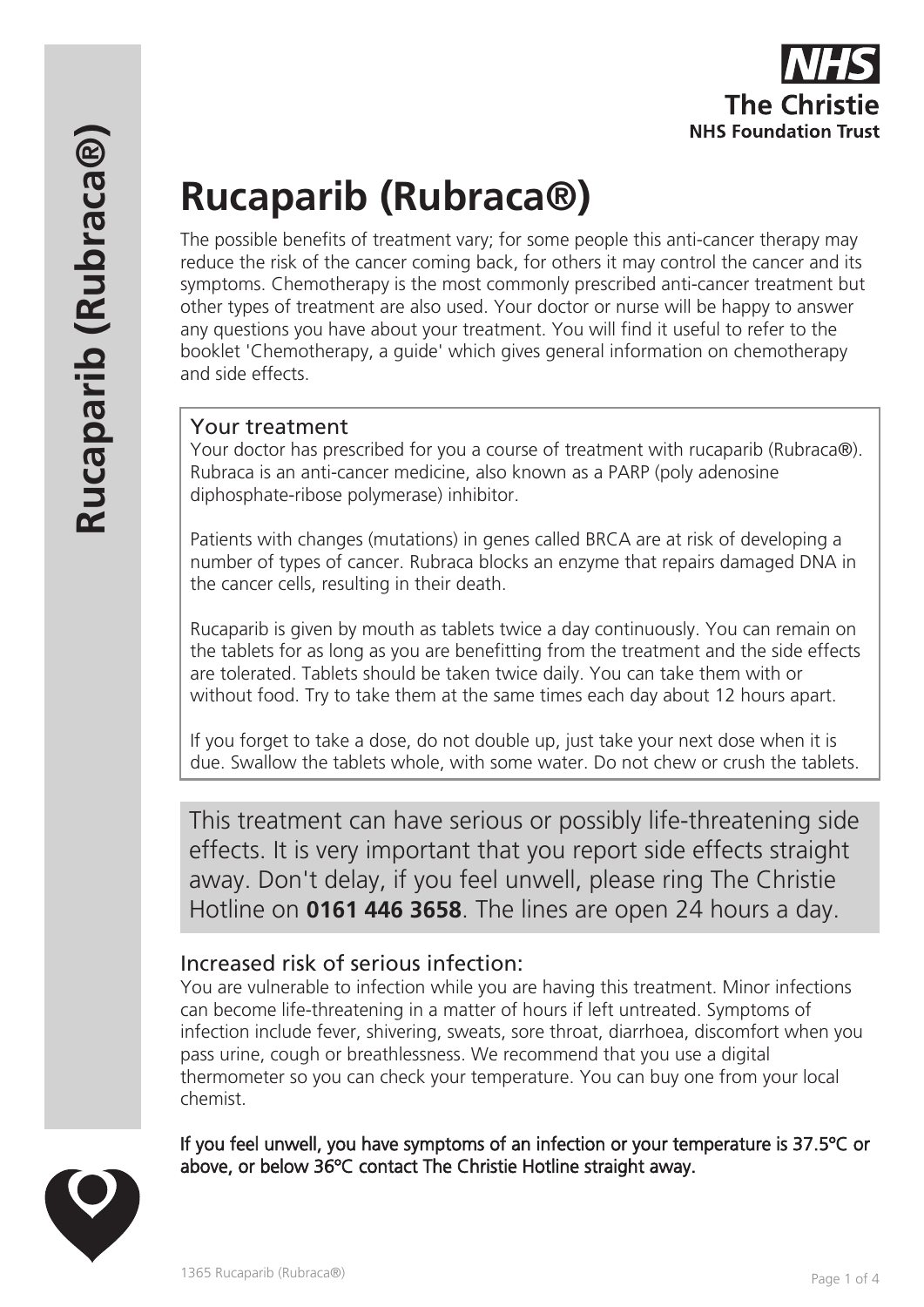# Drug interactions

Some medicines interact with rucaparib, either making it less effective or more likely to cause side effects. Please check with your GP and pharmacist that any new medicines are safe, or contact your team. Common types of medications which might react with rucaparib are:

- anticoagulant medicines which helps the blood flow freely, such as warfarin
- anticonvulsant medicines used to treat fits (seizures) and epilepsy such as phenytoin
- medicines to lower blood cholesterol levels- such as rosuvastatin
- medicines to treat stomach problems such as cisapride, omeprazole
- medicines which suppress the immune system such as ciclosporin, sirolimus or tacrolimus
- medicines to treat migraines and headaches such as dihydroergotamine or ergotamine
- medicines to treat severe pain such as alfentanil or fentanyl
- medicines used to treat uncontrolled movement or mental disorders such as pimozide
- medicines to lower blood sugar levels and treat diabetes such as metformin
- medicines to treat irregular heartbeats such as digoxin or quinidine
- medicines to treat allergic reactions such as astemizole or terfenadine
- medicines used to cause sleepiness or drowsiness such as midazolam
- medicines used to relax muscles such as tizanidine
- medicines used to treat asthma such as theophylline

If you are in any doubt you should contact your team at The Christie.

## Possible side effects

This treatment can cause many different side effects. Some are more likely to occur than others. Everyone is different and not everyone gets all the side effects. Most side effects are usually temporary, but in some rare cases they can be life-threatening. It is important to tell your hospital doctor or nurse about any side effects so they can be monitored and, where possible, treated. If your side effects are severe, you may need to stop your tablets, have a longer break from treatment, or have a dose reduction. A small number of people do not tolerate the treatment.

## Common side effects (more than 1 in 10)

## • Anaemia (low number of red blood cells)

While having this treatment you may become anaemic. This may make you feel tired and breathless. Let your doctor or nurse know if these symptoms are a problem. You may need a blood transfusion.

## • Bruising or bleeding

This treatment can reduce the production of platelets which help the blood clot. Let your doctor know if you have any unexplained bruising or bleeding, such as nosebleeds, bloodspots or rashes on the skin, and bleeding gums. You may need a platelet transfusion.

## • Mild nausea and vomiting (sickness)

You may notice some mild sickness while taking rucaparib. You will be given some anti-sickness tablets to take at home if you need to. If you continue to feel or be sick, contact your GP or The Christie, because your anti-sickness medication may need to be changed or increased.

#### • Lethargy

Some chemotherapy may make you feel tired and lacking in energy. It can be frustrating when you feel unable to cope with routine tasks. If you do feel tired, take rest and get help with household chores. If necessary, take time off work. Gentle exercise such as walking can be beneficial.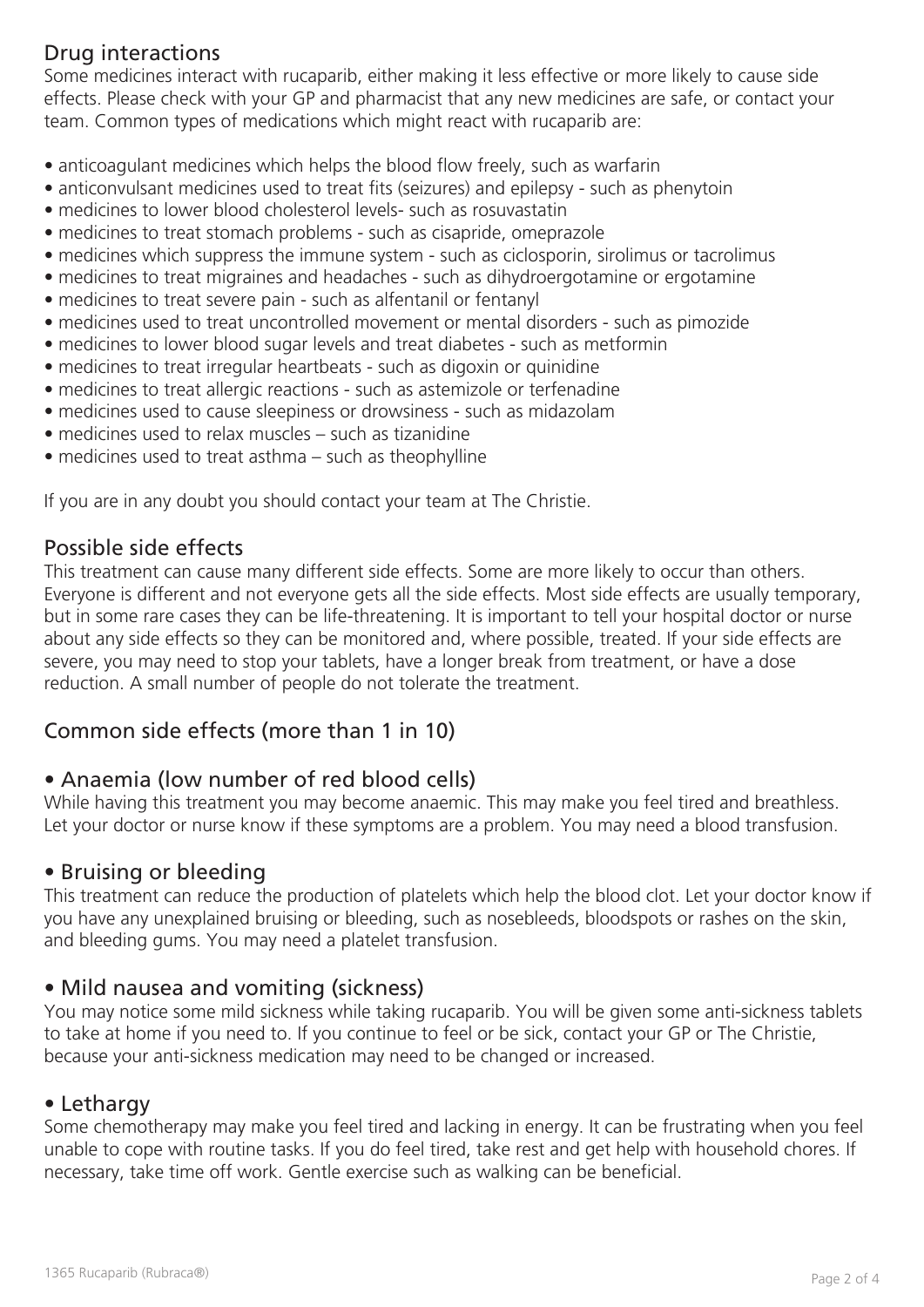# • Loss of appetite/ change in taste/heartburn

A dietitian or specialist nurse can give you advice and tips on diet and how to improve your appetite. Let your doctor or nurse know if this is a problem.

## • Diarrhoea

Diarrhoea is a common side effect of your treatment. If you have watery diarrhoea you should immediately take the anti-diarrhoea treatment that the doctor has prescribed for you. This is loperamide dispensed by The Christie Pharmacy. Follow the doctor's instructions EXACTLY:

Take 2 loperamide capsules as soon as the first liquid stool occurs. Then take 1 capsule with each liquid loose stool. (The maximum dose of loperamide in a day is 8 capsules).

If you have an increase of more than 4 bowel movements each day compared to pre-treatment, or any diarrhoea at night, please ring The Christie Hotline for advice.

## • Headache or dizziness

You may experience dizziness or headaches. If you experience these symptoms you should be cautious about driving or using machines.

#### • Photosensitivity

You may get sunburn more easily during treatment with rucaparib. This means you should: keep out of direct sunlight and not use sunbeds while you are taking rucaparib; wear clothing that covers your head, arms and legs and use a sunscreen and lip balm with a sun protection factor (SPF) of 50 or higher.

## Uncommon side effects (less than 1 in 10)

#### • Stomach pain

Get medical help right away if you have any of the following side effects: severe/persistent stomach or abdominal pain, signs of bleeding (such as bloody/black stools, vomit that looks like coffee grounds, coughing/vomiting up blood).

#### • Sore mouth

Your mouth may become sore or dry, or you may notice small mouth ulcers during this treatment. Drinking plenty of fluids and cleaning your teeth regularly and gently with a soft toothbrush can help to reduce the risk of this happening. We can prescribe a mouthwash for you to use during treatment. You can dilute this with water if your mouth is sore. Ask your doctor or nurse for further advice. There is also general mouth care information in the chemotherapy booklet. If you continue to have a sore mouth, please contact The Christie Hotline.

## Serious and potentially life-threatening side effects

In a small proportion of patients chemotherapy can result in very severe side effects such as myelodysplastic syndrome or acute myeloid leukaemia which may rarely result in death. The team caring for you will discuss the risk of these side effects with you.

## Sex, contraception and fertility

Protecting your partner and contraception: We recommend that you or your partner use a condom during sexual intercourse while you are having the course of chemotherapy. Chemotherapy is dangerous to unborn babies and this will also protect you and your partner from any chemotherapy drugs that may be present in semen and in the vagina. If you suspect that you may be pregnant please tell your doctor immediately.

Fertility: This chemotherapy may affect your ability to have children. Your doctor or nurse should have discussed this with you. If not, please ask them before you start treatment.